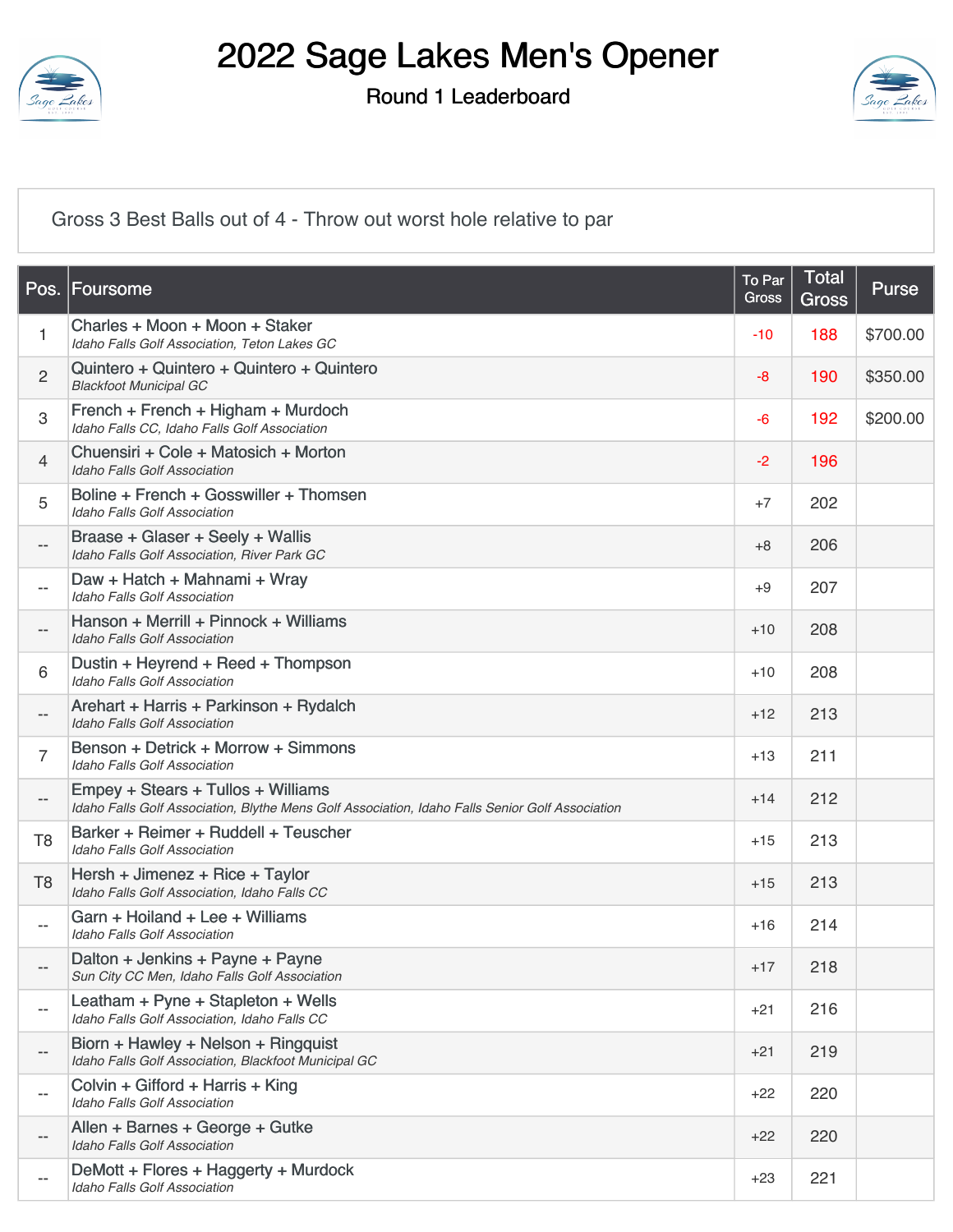

#### Round 1 Leaderboard



| Total Purse Allocated: \$1,250.00 |                                                                                                  |       |     |  |
|-----------------------------------|--------------------------------------------------------------------------------------------------|-------|-----|--|
|                                   | Brooks + Macfarlane + Madsen + Willoughby<br><b>Idaho Falls Senior Golf Association</b>          | $+69$ | 264 |  |
|                                   | Eldredge + Mills + Stewart + Wetherald<br><b>Idaho Falls Golf Association</b>                    | $+51$ | 246 |  |
| $- -$                             | Ballain + Barlow + Berrett + Stevens<br><b>Idaho Falls Golf Association</b>                      | $+49$ | 247 |  |
|                                   | Andersen + Bornsheuer + Carranza + Thomas<br>Idaho Falls Golf Association, Eagle Falls Golf Club | $+42$ | 237 |  |
|                                   | Bell + Haws + Siler + Staggie<br>Idaho Falls Golf Association, Jefferson Hills GC                | $+34$ | 235 |  |
| 14                                | Craig + Jensen + Kempkers + Lee<br><b>Idaho Falls Golf Association</b>                           | $+34$ | 232 |  |
| 13                                | Elizondo + Marshall + Payne + Thomas<br><b>Idaho Falls Golf Association</b>                      | $+33$ | 228 |  |
| 12                                | Collins + Gibson + Mitchell + Olsen<br><b>Idaho Falls Golf Association</b>                       | $+32$ | 233 |  |
| T <sub>10</sub>                   | Salsbery + Trudell + Wilkinson + Woodard<br>Idaho Falls Golf Association, Idaho Falls CC         | $+30$ | 228 |  |
| T <sub>10</sub>                   | Johnson + Mann + Nedrow + Skeie<br>Idaho Falls Golf Association, Las Vegas National Golf Club    | $+30$ | 228 |  |
|                                   | Adamson + Clark + Green + Reid<br><b>Idaho Falls Golf Association</b>                            | $+28$ | 226 |  |
|                                   |                                                                                                  |       |     |  |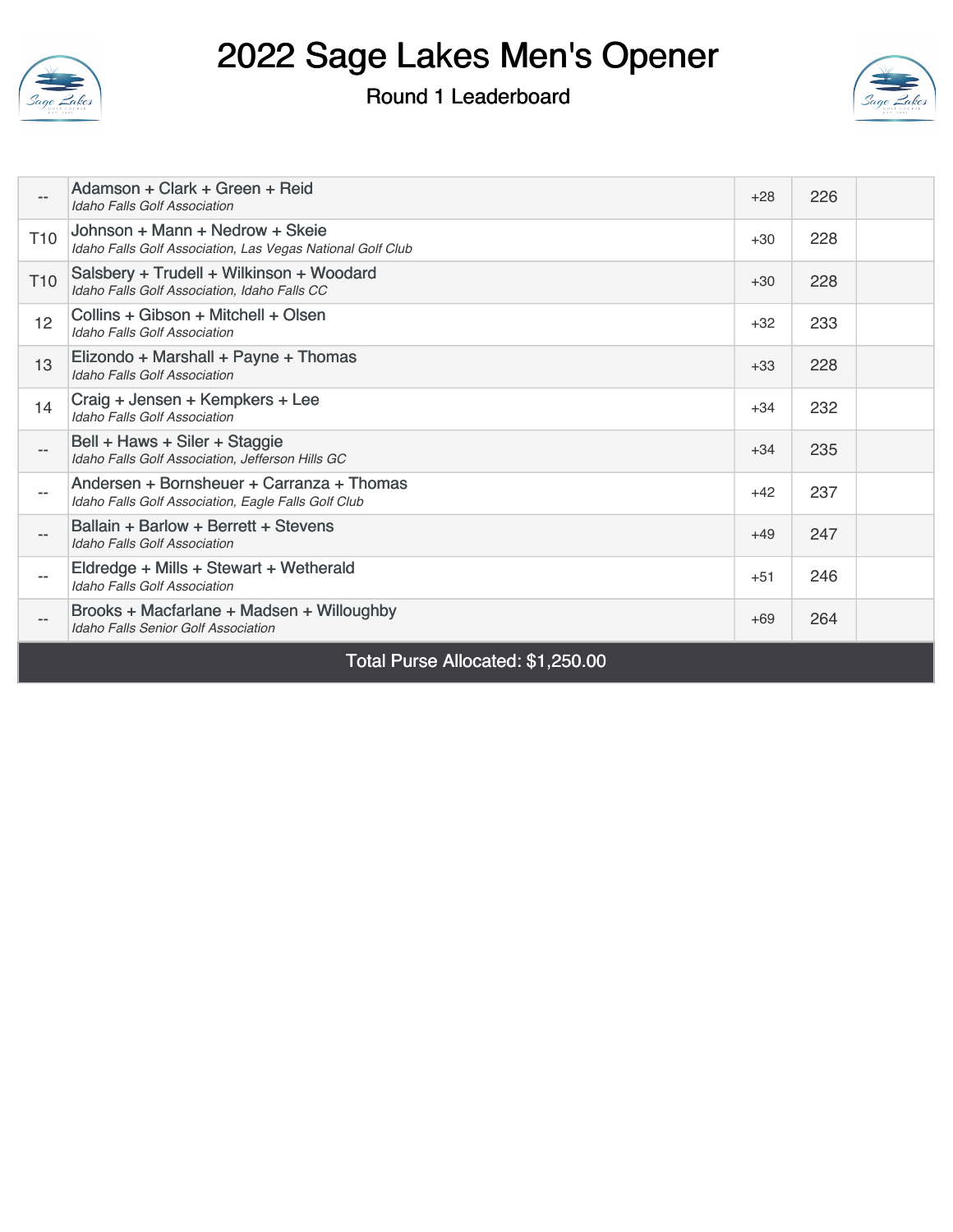

Round 1 Leaderboard



[Net 3 Best Balls out of 4 - Throw out worst hole relative to par](https://static.golfgenius.com/v2tournaments/8474968734425956736?called_from=&round_index=1)

| Pos.                     | Foursome                                                                                                                              | To Par<br><b>Net</b> | <b>Total</b><br><b>Net</b> | <b>Purse</b> |
|--------------------------|---------------------------------------------------------------------------------------------------------------------------------------|----------------------|----------------------------|--------------|
| $\mathbf{1}$             | Biorn + Hawley + Nelson + Ringquist<br>Idaho Falls Golf Association, Blackfoot Municipal GC                                           | $-20$                | 178                        | \$700.00     |
| $\overline{2}$           | Braase + Glaser + Seely + Wallis<br>Idaho Falls Golf Association, River Park GC                                                       | $-16$                | 185                        | \$550.00     |
| 3                        | Colvin + Gifford + Harris + King<br><b>Idaho Falls Golf Association</b>                                                               | $-14$                | 184                        | \$450.00     |
| $\overline{4}$           | Arehart + Harris + Parkinson + Rydalch<br>Idaho Falls Golf Association                                                                | -13                  | 185                        | \$350.00     |
| 5                        | Hanson + Merrill + Pinnock + Williams<br><b>Idaho Falls Golf Association</b>                                                          | $-11$                | 187                        | \$250.00     |
| --                       | Quintero + Quintero + Quintero + Quintero<br><b>Blackfoot Municipal GC</b>                                                            | $-11$                | 187                        |              |
| $- -$                    | Charles + Moon + Moon + Staker<br>Idaho Falls Golf Association, Teton Lakes GC                                                        | -10                  | 188                        |              |
| 6                        | Allen + Barnes + George + Gutke<br>Idaho Falls Golf Association                                                                       | $-9$                 | 192                        | \$150.00     |
| $\overline{7}$           | Dalton + Jenkins + Payne + Payne<br>Sun City CC Men, Idaho Falls Golf Association                                                     | $-8$                 | 193                        |              |
| --                       | French + French + Higham + Murdoch<br>Idaho Falls CC, Idaho Falls Golf Association                                                    | $-8$                 | 193                        |              |
| $\,8\,$                  | Leatham + Pyne + Stapleton + Wells<br>Idaho Falls Golf Association, Idaho Falls CC                                                    | $-7$                 | 191                        |              |
| $\overline{\phantom{a}}$ | Boline + French + Gosswiller + Thomsen<br>Idaho Falls Golf Association                                                                | $-4$                 | 191                        |              |
| T <sub>9</sub>           | Daw + Hatch + Mahnami + Wray<br><b>Idaho Falls Golf Association</b>                                                                   | $-4$                 | 197                        |              |
| T <sub>9</sub>           | DeMott + Flores + Haggerty + Murdock<br><b>Idaho Falls Golf Association</b>                                                           | $-4$                 | 194                        |              |
| T <sub>9</sub>           | Empey + Stears + Tullos + Williams<br>Idaho Falls Golf Association, Blythe Mens Golf Association, Idaho Falls Senior Golf Association | $-4$                 | 194                        |              |
| $- -$                    | Hersh + Jimenez + Rice + Taylor<br>Idaho Falls Golf Association, Idaho Falls CC                                                       | $-3$                 | 195                        |              |
| $- -$                    | Dustin + Heyrend + Reed + Thompson<br>Idaho Falls Golf Association                                                                    | $-3$                 | 198                        |              |
| 12                       | Adamson + Clark + Green + Reid<br><b>Idaho Falls Golf Association</b>                                                                 | $-3$                 | 195                        |              |
| 13                       | Garn + Hoiland + Lee + Williams<br><b>Idaho Falls Golf Association</b>                                                                | $-2$                 | 196                        |              |
| $- -$                    | Benson + Detrick + Morrow + Simmons<br><b>Idaho Falls Golf Association</b>                                                            | $+1$                 | 199                        |              |
| 14                       | Bell + Haws + Siler + Staggie<br>Idaho Falls Golf Association, Jefferson Hills GC                                                     | $+2$                 | 203                        |              |